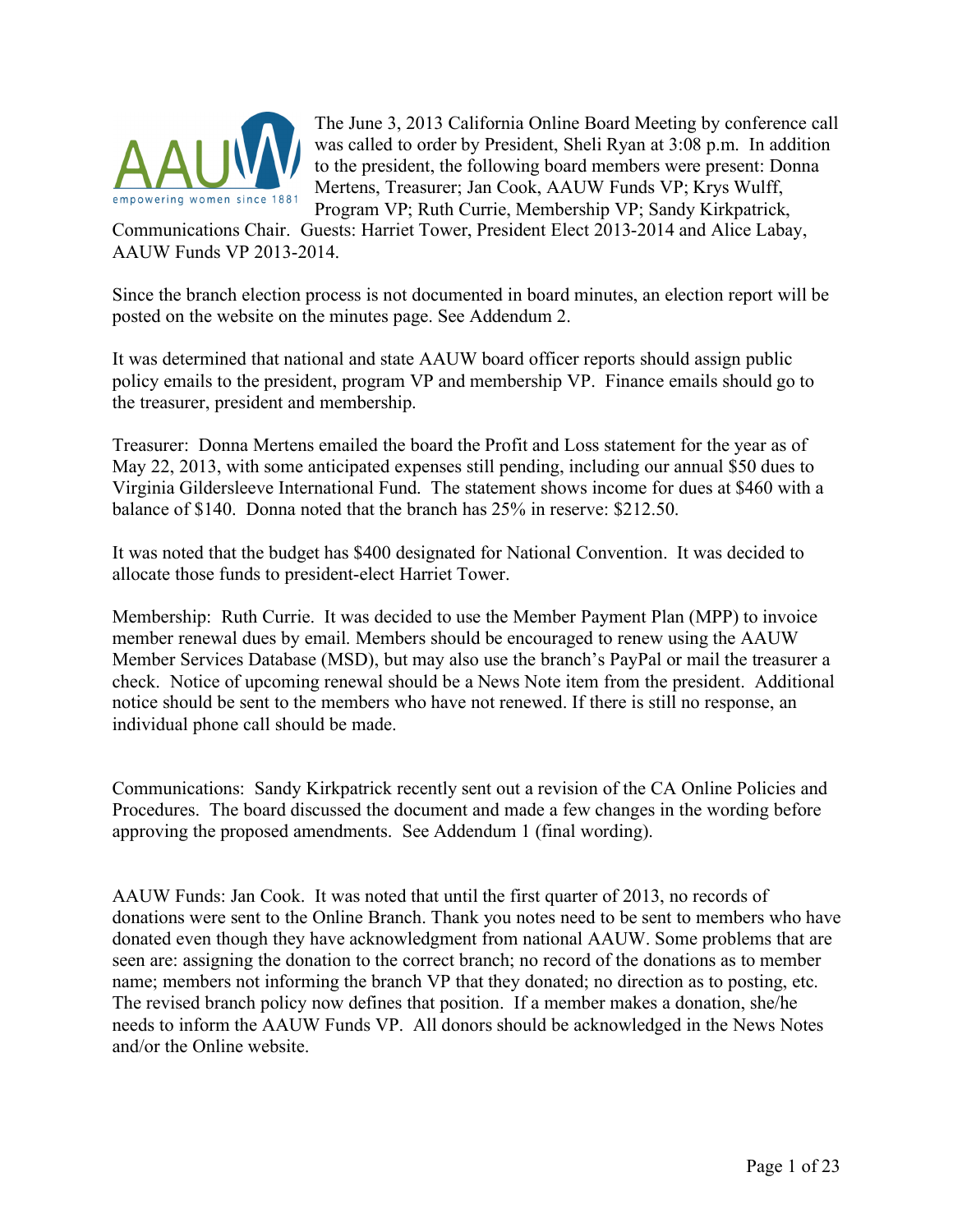Programs: Krys Wulff. Discussed the results of the branch survey of program preferences. See Addendum 3. Discussed ways in which to deliver the programs. Suggestions were made. Any branch member can suggest a topic. If they suggest a topic, maybe they can moderate that discussion. The program should be mission based. Krys will work with them, but they will be responsible for the program. Any program may generate an interest group, and then the group can continue on their own.

The February program on the "Invisible War" was the AAUW CA branch "program of the month," and won the branch an award at the state convention (\$40 gift certificate to ShopAAUW).

Krys moved that the ShopAAUW certificate be used to purchase gift(s) for President Sheli Ryan for the work she has done during her term of office. The motion was seconded; the vote was unanimous approval.

Sandy reminded Harriet that the new board needs to start the year by determining goals and objectives for the 2013-2014 year. An action plan will be needed to fulfill these objectives.

Donna stated that the board does not need to approve a preliminary budget at this time. She will have the year-end report to the board in July.

Meeting adjourned: 4:22 p.m.

Signed, Jan Cook

*Minutes approved July 24, 2013-SK*

#### **Addenda:**

- 1. Proposed policy amendments
- 2. Branch Election Report
- 3. Program Survey Results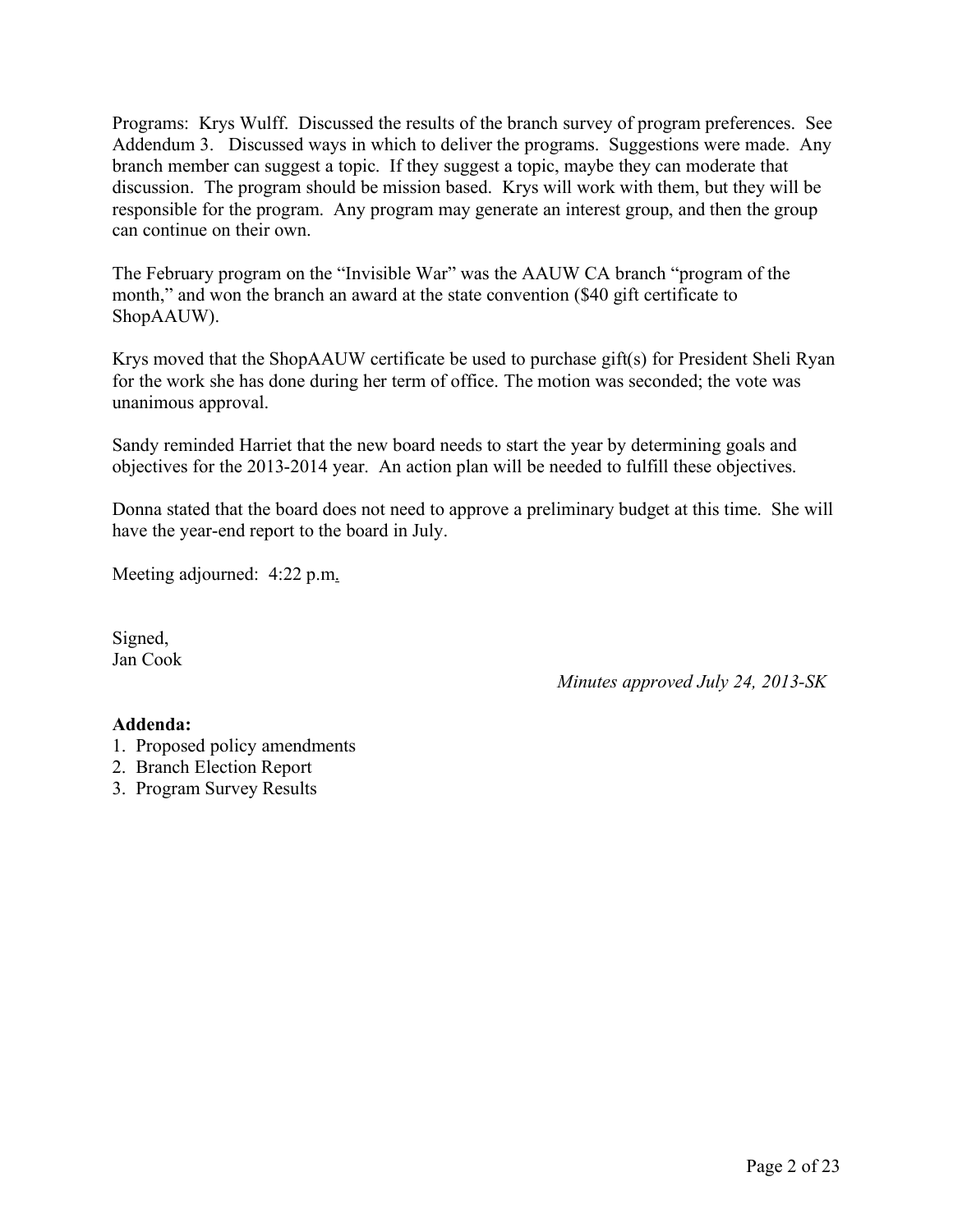Addendum 1: Proposed amendments to branch policies and procedures (new text shown in red, deletions shown in strike-through).

# **California Online Branch Policies and Procedures**

Table of Contents

- 1. Document Review
- 2. Membership
- 3. General Business/Programs
- 4. Finance
- 5. Board of Directors, Responsibilities in addition to those in the bylaws
- 6. Administrative Calendar
- 7. Outside Organizations
- 8. Candidate Endorsements

JOB DESCRIPTIONS

- 9. Elected Officers
	- 9.1. President
	- 9.2. Treasurer
	- 9.3. Program Vice President
	- 9.4. Membership Vice President
	- 9.5. AAUW Funds Vice President
- 10. Appointed Officers
	- 10.1. Communications Chair
	- 10.2. Nominating Committee

#### **1. Document Review**

1.1. Policies and Procedures Review. This document shall be reviewed biennially in the autumn of odd-numbered years and, if approved, posted online not more than three (3) days after board approval. If this document differs from the bylaws or the standing rules it will be brought into compliance with them without further vote.

1.2. Bylaws Review. The branch bylaws shall be reviewed biennially in the autumn of odd-numbered years. Amendments mandated by AAUW or the state shall be made in whatever time frame required by AAUW or the state.

1.3. Standing Rules Review. Branch standing rules should be reviewed biennially in the autumn of even-numbered years by the board. Standing rules can be amended by a majority vote of branch members with a minimum of fifteen (15) days notice of the proposed changes.

## **2. Membership.**

2.1. All Online branch members must be members of AAUW and AAUW California. For procedures on processing new members, see 9.4.2.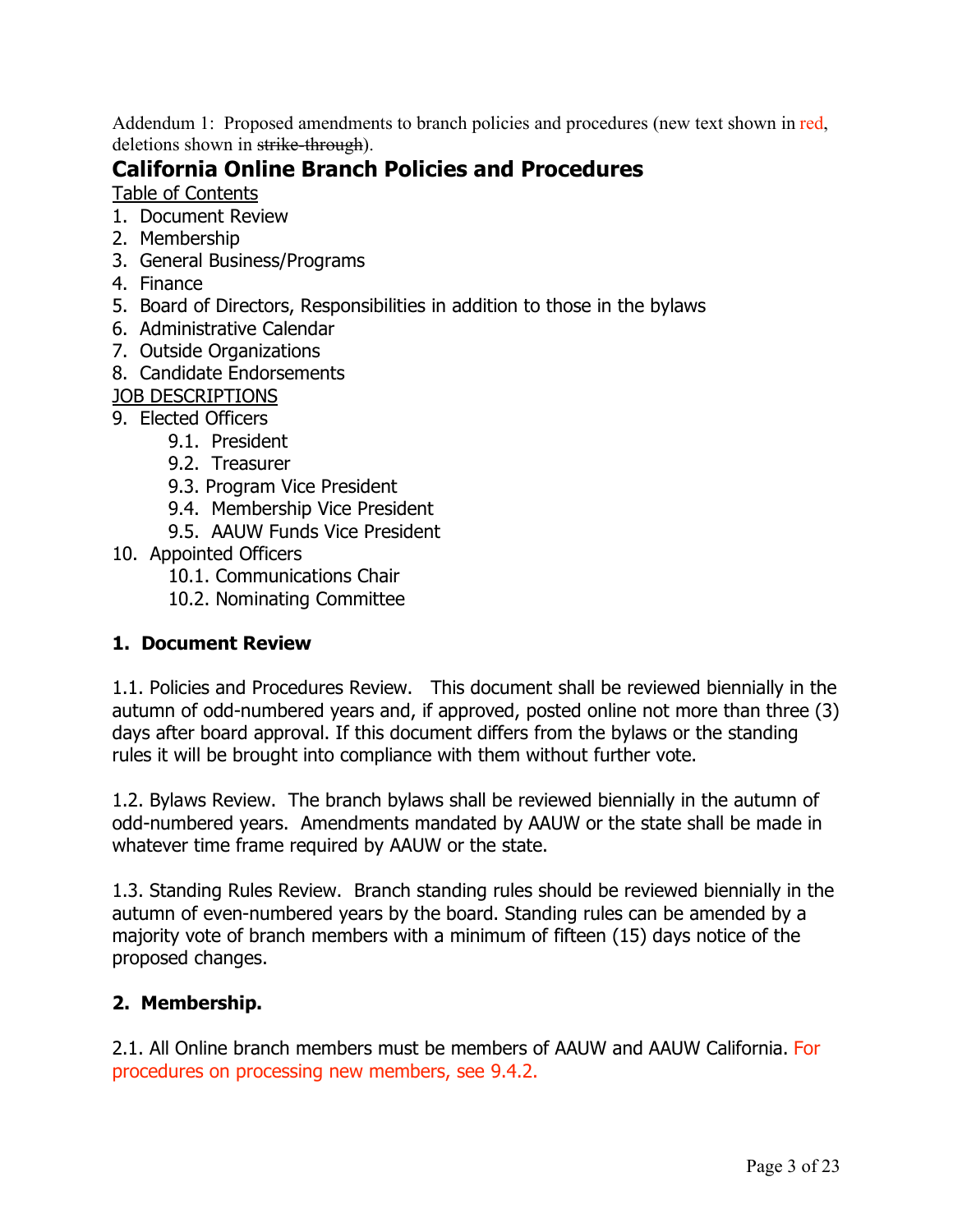2.2. Current dues for the 2012-2013-2014 year are:

Note: \*Dual members are not required to pay AAUW or state dues if they have already paid them through another AAUW branch.

Regular Members (not members of any other AAUW branch) AAUW: \$49 (\$46 of which is tax deductible) State: \$16 Branch: \$10 **TOTAL: \$75**

Dual Branch Members (member of another California state branch)

AAUW: \$0 \*State: \$0 Branch: \$10 **TOTAL: \$10**

Member at Large (MAL) or Non-California-Resident Dual Branch Members (MAL of AAUW who is joining the Online Branch, or member of another AAUW branch outside California) AAUW: \$0 State: \$16 Branch: \$10 **TOTAL: \$26**

Student Affiliates AAUW: \$17 (\$16 of which is tax deductible) State: \$7 Branch: \$5 **TOTAL: \$29**

AAUW Life Members (have paid life membership to national AAUW) AAUW: \$0 State: \$16 Branch: \$10 **TOTAL: \$26** 

AAUW Life/Dual Branch Members (AAUW life members and dual members of another California branch) AAUW: \$0

\*State: \$0 Branch: \$10 **TOTAL: \$10**

2.3. AAUW Life Members (those who have paid AAUW lifetime dues according to AAUW policy) are exempt from paying the AAUW portion of the dues, but are still required to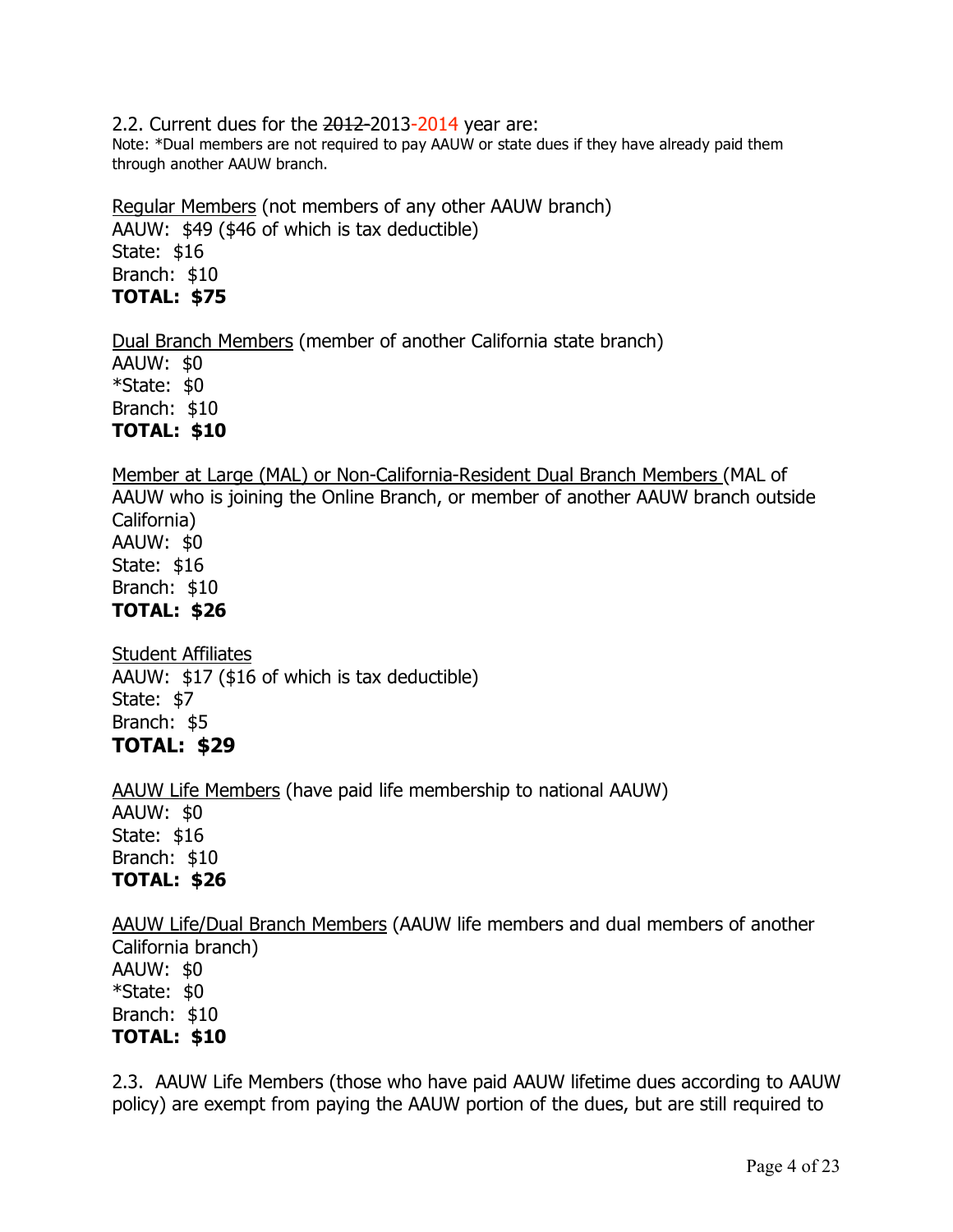pay state and branch dues.

2.4. Honorary Life Members (those who have paid AAUW dues for 50 years or more) may continue their membership in AAUW and the branch without paying any additional dues, after being duly recognized as an Honorary Life Member by AAUW.

2.5. AAUW and state dues are fixed by a vote at national and state annual meetings; branch dues may be changed by a two-thirds vote of the membership at a branch business session upon recommendation of the branch board of directors, provided branch members have been given 15 days prior notice of the proposed change.

2.6. Dues are assessed for the fiscal year (July 1-June 30). Dues of the new fiscal year will be collected between April 1 and June 15 of each year, allowing enough time for the state and AAUW portions of the dues to be remitted to those entities no later than June 30. New members joining the branch between January 1 and March 15 shall pay full state dues, one-half of AAUW dues and one-half of branch dues. Full price dues paid anytime after March 15 will be cover membership through June 30 of the following year.

2.7. The branch database ("Members Only" section of website) contains the latest information on our membership individual contact information and branch financial reports.

#### **3. General Business/Programs**

3.1. Branch business will be conducted on the branch listserv, and only current members are subscribed to the listserv. Board business will be conducted on the board listserv, with all branch officers subscribed to that listserv, as well as any interested branch member. Branch program discussions occur on a separate program listserv, with current branch members invited to opt-in to discussions if interested in the topic. Because of the inherent flexibility of listserv participation, "meetings" do not occur. Branch business, board business, and program discussions are conducted over a period of days and weeks, as defined by the branch officer initiating the business or program.

3.2. The branch president shall clearly define the timeline for all board and branch business, including how many days will be allowed for discussion and voting. After a motion and second have been acknowledged, the president shall allow a minimum of four (4) days for discussion and possible amendments before calling for a vote. Should there be an amendment to the motion, voting on both the amendment and the main motion may take place simultaneously. Board votes will occur on the board listserv. Branch votes will occur on a voting page created by the communications chair in the Members Only section of the branch website. This process allows only current branch members to vote and prevents them from voting more than once. The president will allow a minimum of four (4) days from the time voting is announced open until the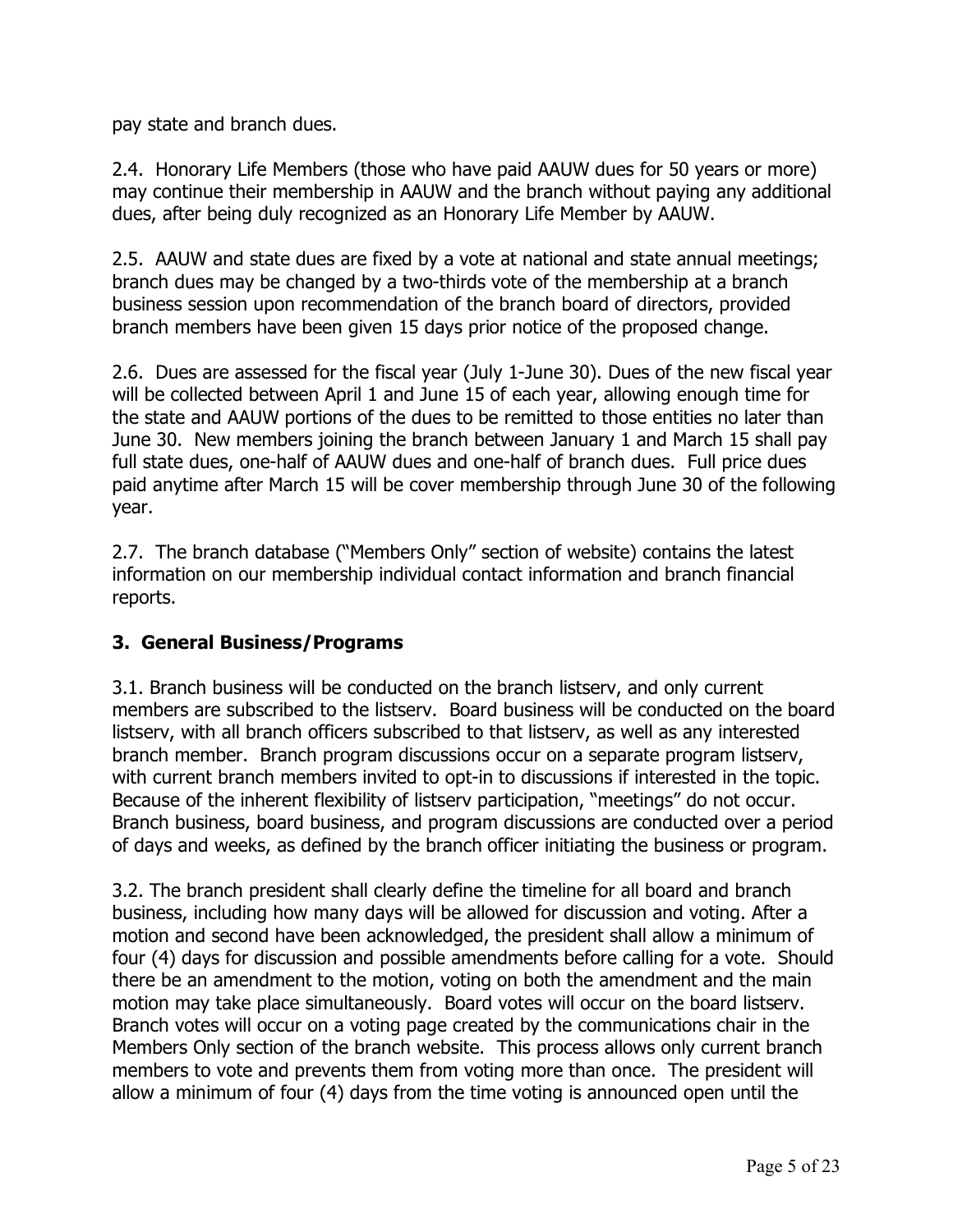close of voting. Branch members must be given at least fifteen (15) days notice for any business item that requires a branch vote for any business item concerning electing officers, changing branch dues, or amending the branch bylaws.

3.3. Programs primarily consist of topical group discussions on the program listserv, as well as in articles posted on the branch blog. The listserv or blog discussion can continue for as many days/weeks as interested members care to participate, or the program chair may establish a timeline.

3.4. Prospective members and/or guests may be temporarily subscribed to the branch listserv, at the discretion of the president, program chair, or membership chair. The length of time of their listserv subscription must be clearly defined to the communications chair in advance, and prospective members may not continue to be subscribed to the listserv past the defined introductory period (which may not exceed one month) unless they join the branch.

3.5. Anytime between March 1 and May 30, the president shall call for officer elections. At this time other branch business shall be conducted including, but not limited to, hearing officers' reports, reviewing the budget, electing officers, changing branch dues, amending bylaws and giving directions to the board. As with other branch business, the president shall define the timeline for the discussion and voting, as outlined in section 3.2 (above).

3.6. A nominating committee of at least two and no more than five members shall be appointed by the board at least two months before the officer elections, preferably in the autumn. At least one person must be a current board member, who will serve as chair. If more than one board member serves on the committee, the president will designate which one is the committee chair. The president may not serve on the nominating committee. (See also Policy 10.2 and Article V of the bylaws).

3.7. No in-person social gathering, or scheduled chat room or conference call meeting shall conflict with AAUW or state conventions, or major religious holidays, including Maundy Thursday through Easter, the evening preceding the first day of Passover, Rosh Hashanah (two days), Yom Kippur, Christmas, or any other holidays significant to major ethnic or religious groups. (All Jewish holidays begin at sundown the day before.) This is in accordance with AAUW Diversity Policy.

## **4. Finance**

4.1. Branch financial records must be reviewed annually to ensure that record-keeping is orderly, accurate and up-to-date. The incoming president will appoint a financial reviewer who is familiar with financial record keeping and has knowledge of accounting procedures. No member shall serve as financial reviewer for more than two consecutive years. The financial reviewer shall submit a report to the board by the end of August.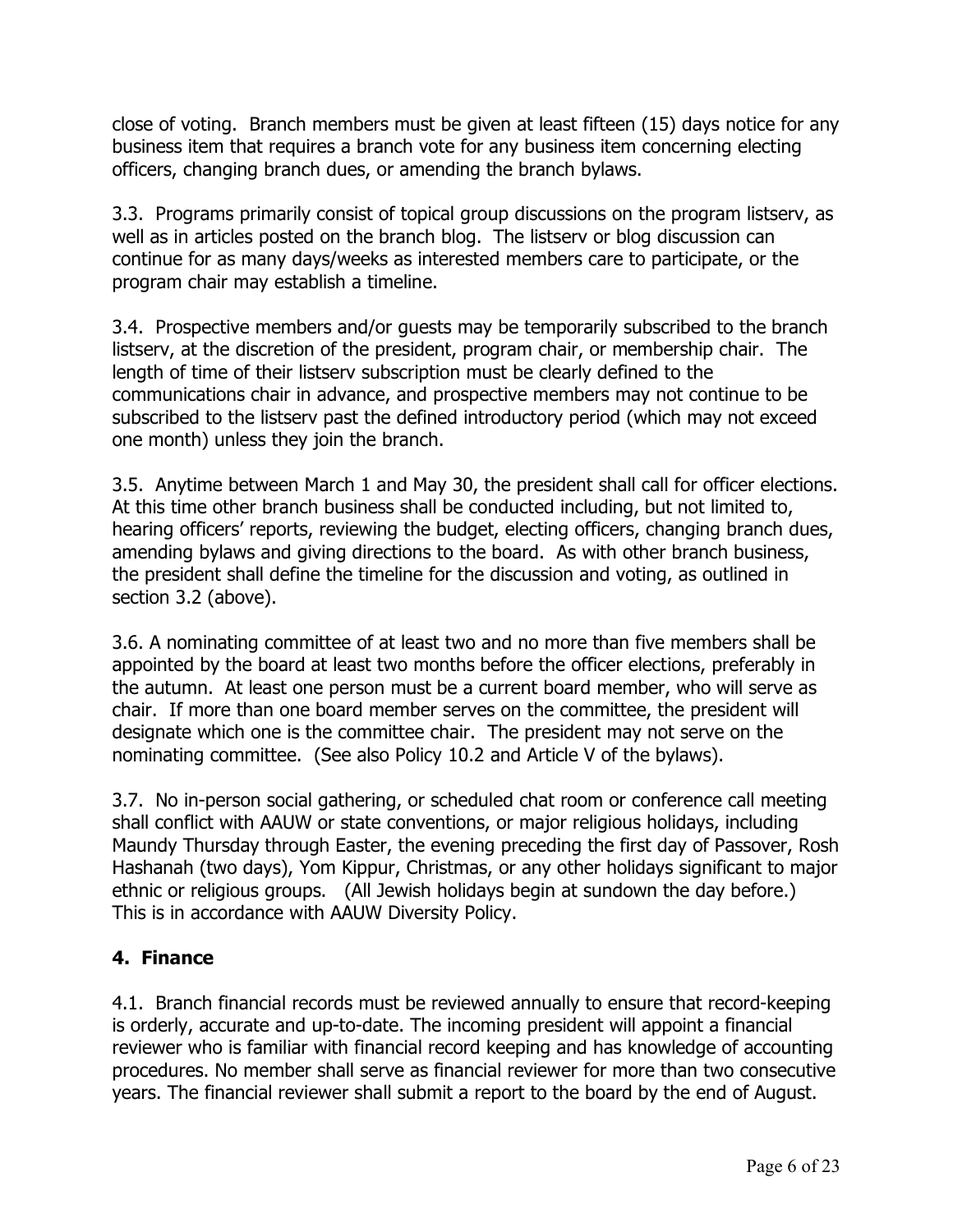4.2. The board must approve a branch budget no later than September (See bylaws, Article IX, Section 3). Once the board has approved the branch budget, it must be posted on the branch website within fifteen (15) days, and all branch members notified via the branch listserv. In preparing the budget, the board takes into account:

4.2.1. Fiscal health of the branch and all branch fiscal obligations as specified in branch bylaws and policies.

- 4.2.2. Realistic estimates of expected income.
- 4.2.3. Past budgets and year-end financial reports.
- 4.2.4. Branch goals in setting funding priorities.

4.3. A permanent reserve shall be an amount established by the board at twenty-five percent (25%) of the preceding year's annual general revenue, based on net dues income (not including state and AAUW dues income). At no time shall the reserve fall below this base amount. Should the base amount fall below twenty-five percent (25%), an amount sufficient to bring the reserve up to base level shall be a budget item in the next year's budget.

4.4. The branch budget will include an appropriate amount to reimburse some of the expenses of the branch president for registration, travel, hotel and meals to attend the AAUW CA convention. If the president cannot attend, the board may allocate convention reimbursement funds to the president-elect or another board officer. If no board officer can attend, the board may allocate the funds to any branch member to assist them in attending convention, giving highest priority to first-time convention attendees. Any branch member receiving convention reimbursement is expected to provide a full convention report to all branch members.

4.5. The branch budget will include funds for a president's gift. The gift will be:

4.5.1. Past-president's pin from the Napa Branch (sales of which contribute to AAUW Funds), or:

4.5.2. If the president already owns this pin, the amount budgeted for the pin will be offered as the president's choice of either a gift certificate to the AAUW store or, if the branch's convention budget did not cover all expenses, additional convention reimbursement.

4.6. Most programs are listserv discussions or blog postings. However, if a guest "speaker" is invited to participate in the branch listserv discussion, the speaker must agree to participate at no charge.

4.7. Payment and Reimbursement Procedures: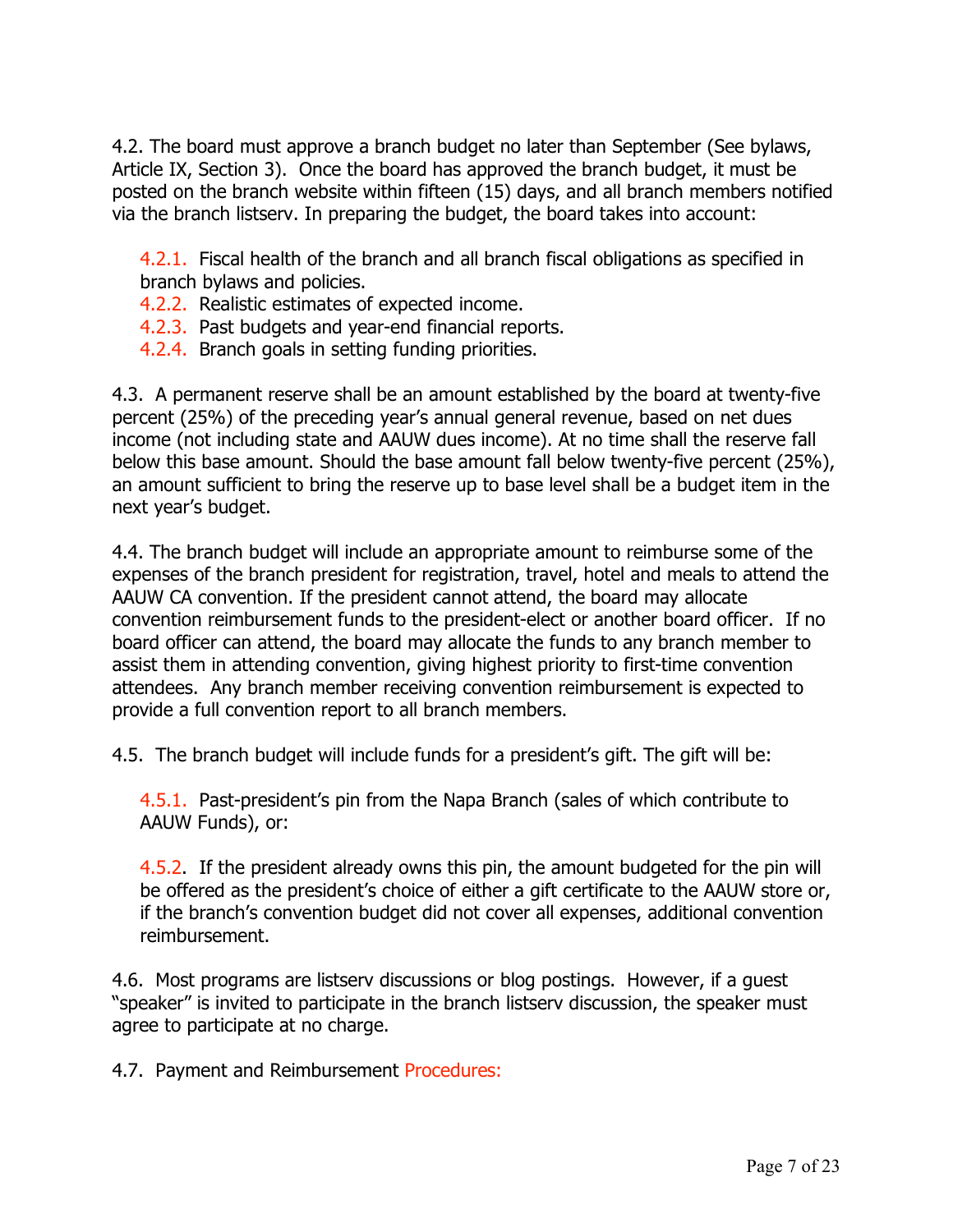4.7.1. The treasurer shall pay all bills by the due date or within thirty (30) days.

4.7.2. Vouchers requesting reimbursement should be submitted to the treasurer within thirty (30) days of the date the expense was incurred with the exception of telephone expenses, which may be accumulated over several months if the total expense is under \$25.

4.7.3. Receipts must accompany the voucher. IRS requires receipts for all individual items exceeding \$25.

4.8. The AAUW CA assessment for AAUW Funds will be allotted from the branch budget, not the funds raised separately in the AAUW Funds bank account.

## **5. Board of Directors, Responsibilities in addition to those in the bylaws**

5.1. Read and be familiar with these policies and procedures and the bylaws.

5.2. Be subscribed to the board listserv and participate in all board listserv discussions and business transactions, with the president establishing the agenda and the range of dates for discussion and votes. If unable to participate for any length of time, notify the president.

5.3. Email votes promptly on the board listserv when board votes are called for by the president (after motion, second and discussion).

5.4. Monitor the branch website, particularly the page(s) pertinent to his/her branch office, and send in all requests for website additions, corrections or updates to the communications chair. While there may be special cases where other communication methods are appropriate, officers in general are expected to use the branch or board listserv, blogs, or website to communicate to the branch or the board.

5.5. Communicate to branch members by posting on the branch blog and submitting articles to the president's News Notes. To respect members' desire to keep emails to a reasonable level, individual board members' messages to the branch listserv should be reserved for announcements of upcoming branch programs and AAUW Funds fundraising campaigns; all other announcements should be made via the monthly News Notes.

5.6. Take responsibility for a program, in coordination with the program VP, as deemed appropriate.

5.7. Coordinate responses to "Contact Us" messages from the branch website. Should any other board or committee members request to simultaneously receive these messages, the first person to respond will cc the others receiving the message, so they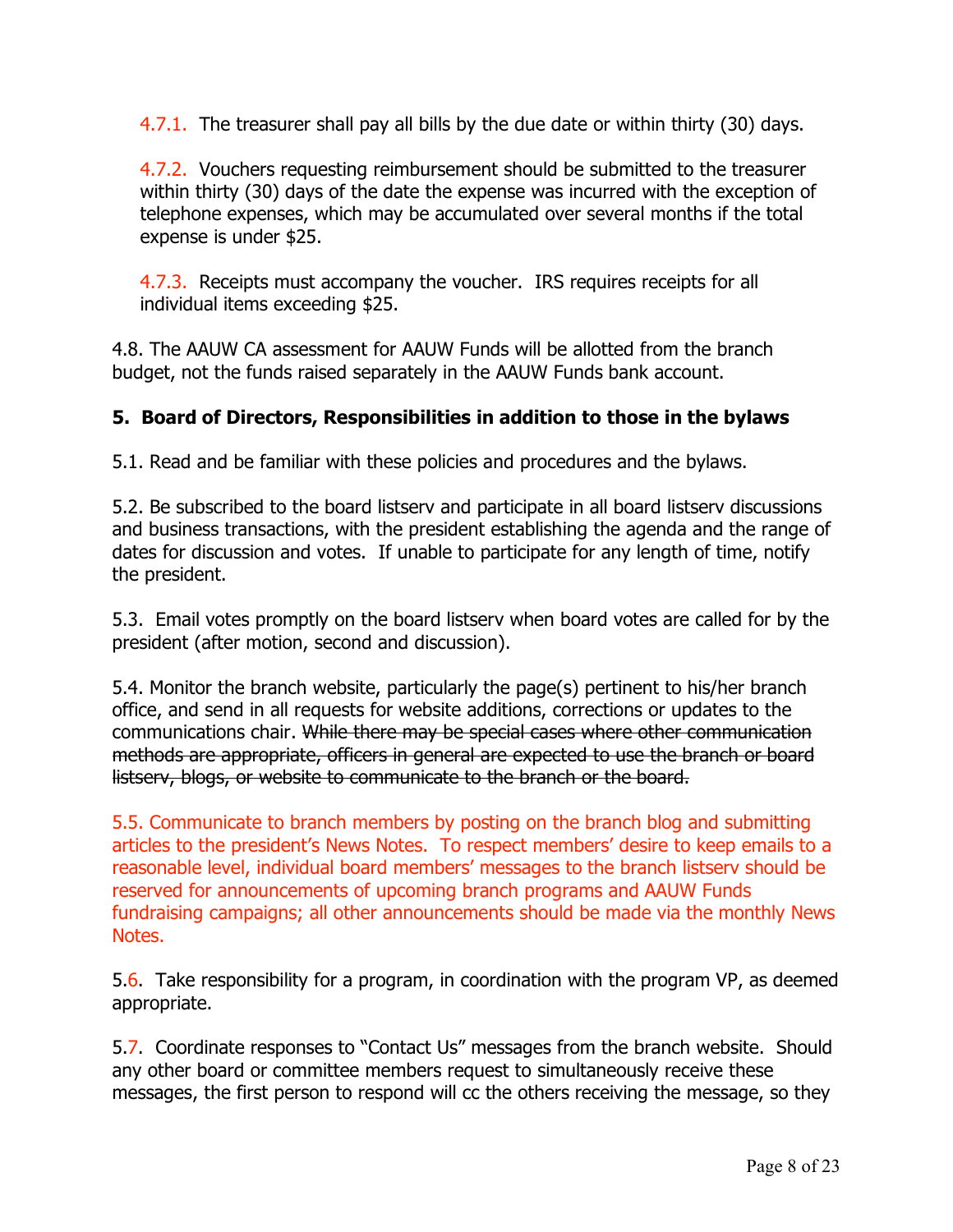all know the inquiry has been answered.

### **6. Administrative Calendar**

The branch year begins July 1, but the incoming board may begin planning as soon as they are elected.

Summer (June-August):

- Board sets annual goals and objectives
- Treasurer posts year-end finance report (July 1-June 30)
- Incoming branch president appoints financial reviewer, who will report to the board by the end of August (see section 4.2)
- Board approves budget (deadline is end of September)

Autumn (September-November)

- Board committee reviews documents (see section 1.1-1.3)
- Treasurer posts quarterly financial report (July-Sept)

• AAUW Funds committee holds fundraising projects to meet state deadlines Winter (December-February)

- Nominating committee is appointed
- Treasurer posts quarterly financial report (Oct-Dec)

• Membership committee plans social gathering at state convention Spring (March-May)

- Treasurer posts quarterly financial report (Jan-Mar)
- Social gathering at state convention
- Officer elections and board reports to branch (see section 3.5)
- Membership committee sends renewal information to members

## **7. Outside Organizations**

7.1. No financial donations of any kind shall be made to outside organizations except for educational purposes as approved by the board.

7.2. No outside organization shall be allowed to promote its own fundraising activities.

7.3. Information concerning any organization other than AAUW shall not be posted on the branch website, unless in relationship to a program or activity in which it participates as a partner with AAUW.

7.4. The branch membership directory shall not be made available to any outside organization for recruiting or solicitation.

#### **8. Candidate Endorsements**

8.1. The branch may choose to endorse, oppose or take no position on candidates for appointive office.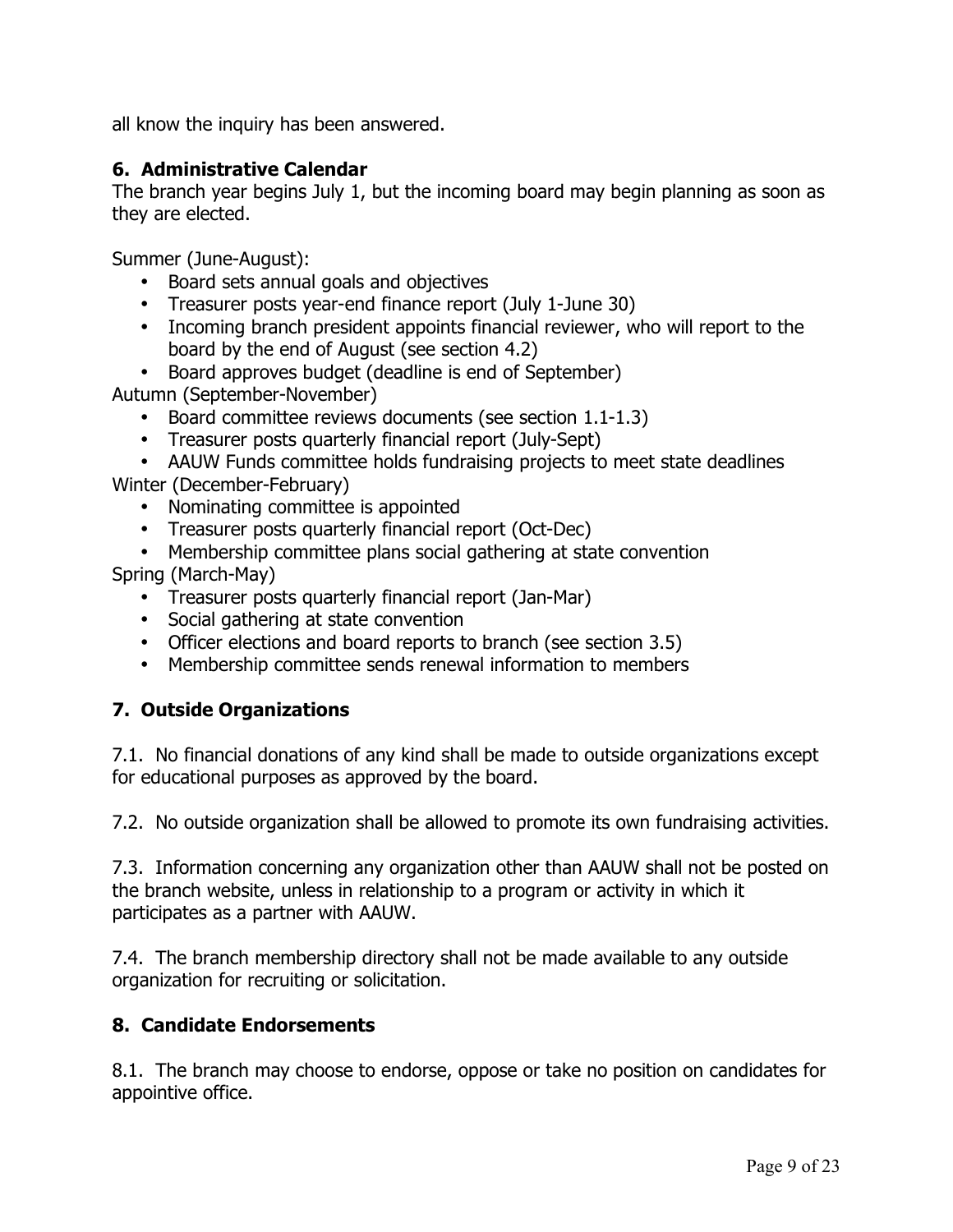8.2. The branch may endorse or take no position on candidates for non-partisan elective office. The branch may not oppose candidates for non-partisan elective office.

8.3. The branch may choose to take positions on candidates for state agencies.

8.4. To receive the endorsement of the branch, candidates must be in accord with the mission statement, public policy priorities and guidelines of AAUW and AAUW California on issues that may be affected by their offices.

8.5. The number of endorsed candidates need not be limited to the number of seats to be filled in any election.

8.6. Endorsement Procedure for Appointive Office

8.6.1. Appointive offices/positions to be considered for endorsement are limited to state governmental agencies.

8.6.2. Any member may submit to the board recommendations for endorsement.

8.6.3. An interested candidate shall submit to the president a statement of qualifications, reasons for seeking the appointment and a statement of intent.

8.6.4. Board approval is required for endorsement of a candidate for appointive office. Endorsement shall be in the name of the board.

8.7. Endorsement Procedure for Non-Partisan Elective Office

8.7.1. For a candidate to be endorsed for non-partisan elective office, the board must vote to initiate the process outlined below. Members may recommend endorsement to the board. All candidates need not be considered.

8.7.2. The president, with the approval of the board, shall appoint an ad-hoc action committee and name its committee chair. The ad-hoc committee shall be composed four branch members, at least one of whom is a current board member. The committee shall:

8.7.2.1. Formulate a list of questions to ask the candidate.

8.7.2.2. Send a packet by certified mail to all candidates in a specific election, which will include a copy of the branch endorsement policy, AAUW use of name policy, interview invitation with response deadline and a request for written answers to the list of questions.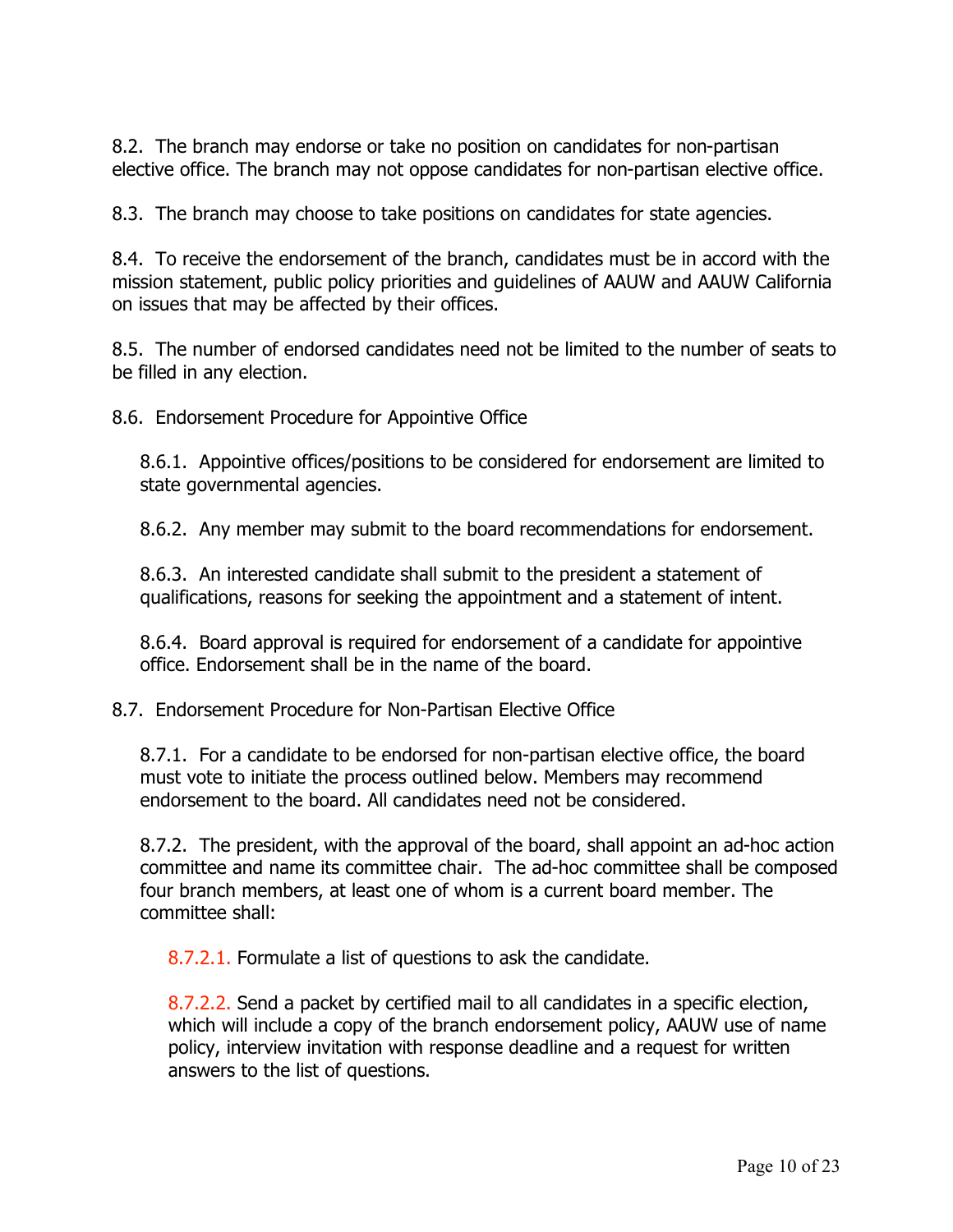8.7.2.3. Post the questions and answers on the branch website and initiate a branch discussion on the branch listserv. The ad-hoc committee chair shall act as moderator.

8.7.2.4. Conduct a branch vote after the moderator formally closes the listserv discussion, with the moderator announcing the deadline for voting. A two-thirds majority vote of those voting constitutes endorsement.

8.7.2.5. Notify candidates of the endorsement decision.

8.8. Branch Contributions to Campaigns

8.8.1. The branch may not contribute either money or anything of material value to non-partisan candidates for elective or appointive office.

8.8.2. No paid political announcements may be posted on the branch web site.

8.9. Candidate Forum Policy

8.9.1. Partisan Elective Office

8.9.1.1. Before a partisan election the branch may hold an online forum to which all candidates are invited to submit statements to be posted on the branch listserv for branch discussion. If three or more political parties have nominees for any office, the branch may limit invitations to the two political parties receiving the highest number of votes in the last preceding election. If one or more candidates decline to participate, the program may still be held. The same policy applies in polling candidates on issues related to AAUW program with results to be posted online.

8.9.1.2. The branch may invite a declared candidate in a partisan election to participate in a listserv discussion on a subject of particular expertise but not on her/his candidacy for future office.

#### 8.9.2. Non-Partisan Elective Office

8.9.2.1. Before a non-partisan election in which AAUW California has not endorsed candidates the branch may hold candidate forums to which all candidates in that election are invited. Before a non-partisan election in which AAUW California has endorsed candidate(s) the branch may invite the endorsed candidate(s) to participate in an online forum on her/his/their candidacy with or without inviting non-endorsed candidates.

8.9.2.2. Whether or not a declared candidate in a non-partisan election has been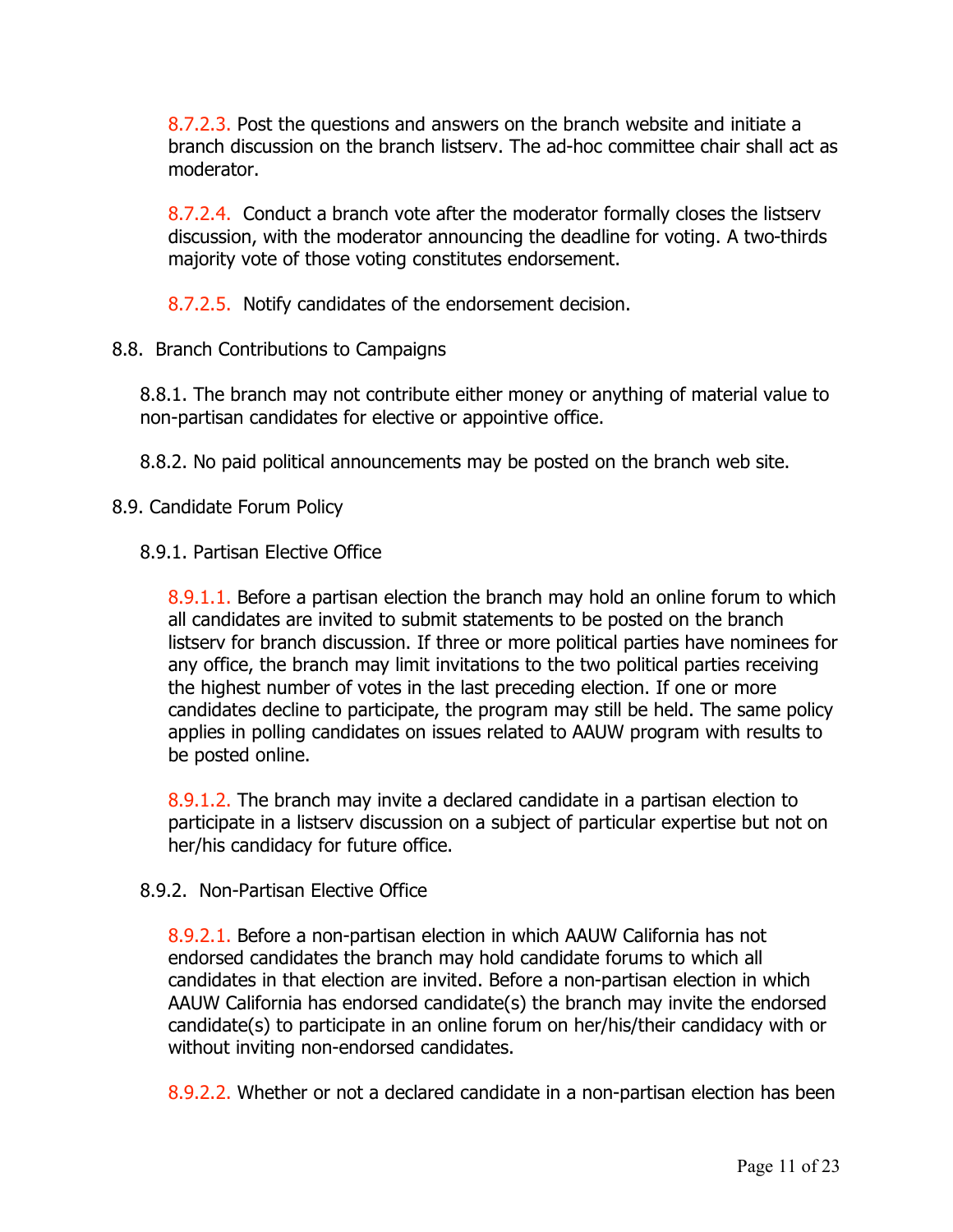endorsed by the branch, the candidate may be invited to communicate with the branch on a subject of particular expertise.

### 8.10. Election Activities of Individual Branch Members

8.10.1. An individual member may, as a private citizen, endorse candidates for appointive and elective partisan or non-partisan offices. An individual branch member may contribute money or things or value to such candidate(s) but such contributions or endorsements shall not use the name of AAUW.

8.10.2. As a candidate for any office, an individual may declare membership in AAUW as long as s/he is not opposing AAUW program or policy. Declaring one's AAUW membership while opposing AAUW policies violates AAUW use of name policy.

# **9. Elected Officers**

## **9.1. PRESIDENT**

The president is the branch's administrator, coordinator and creative planner. The president believes in the philosophy of AAUW and has faith in the branch members. To qualify for this position the president must have served on the board of this branch or another AAUW branch at some time. The president:

9.1.1. Serves as the official representative of the branch in activities of AAUW at all levels.

9.1.2. Presides over all branch and board business, clearly defining the timeline for all listsery discussions, motions, and votes, and ensures that there is always a minimum of four (4) days for discussion and four (4) days for voting for board or branch business. (See also 3.2 for procedures for conducting business) according to policies and procedures (see 3.2). Provides quarterly minutes on all branch and board business, to be posted on the branch website. (The president may write these minutes or delegate the responsibility of keeping minutes to another person.)

9.1.3. Calls business sessions of the branch in accordance with the provisions of the branch bylaws.

9.1.4. Appoints the chairs of all task forces and committees.

9.1.5. Interprets the objectives of AAUW to the members and to the public.

9.1.6. Submits a list of incoming and continuing branch officers and chairs to the state and AAUW. Notifies the state and AAUW of any changes in branch officers throughout the year.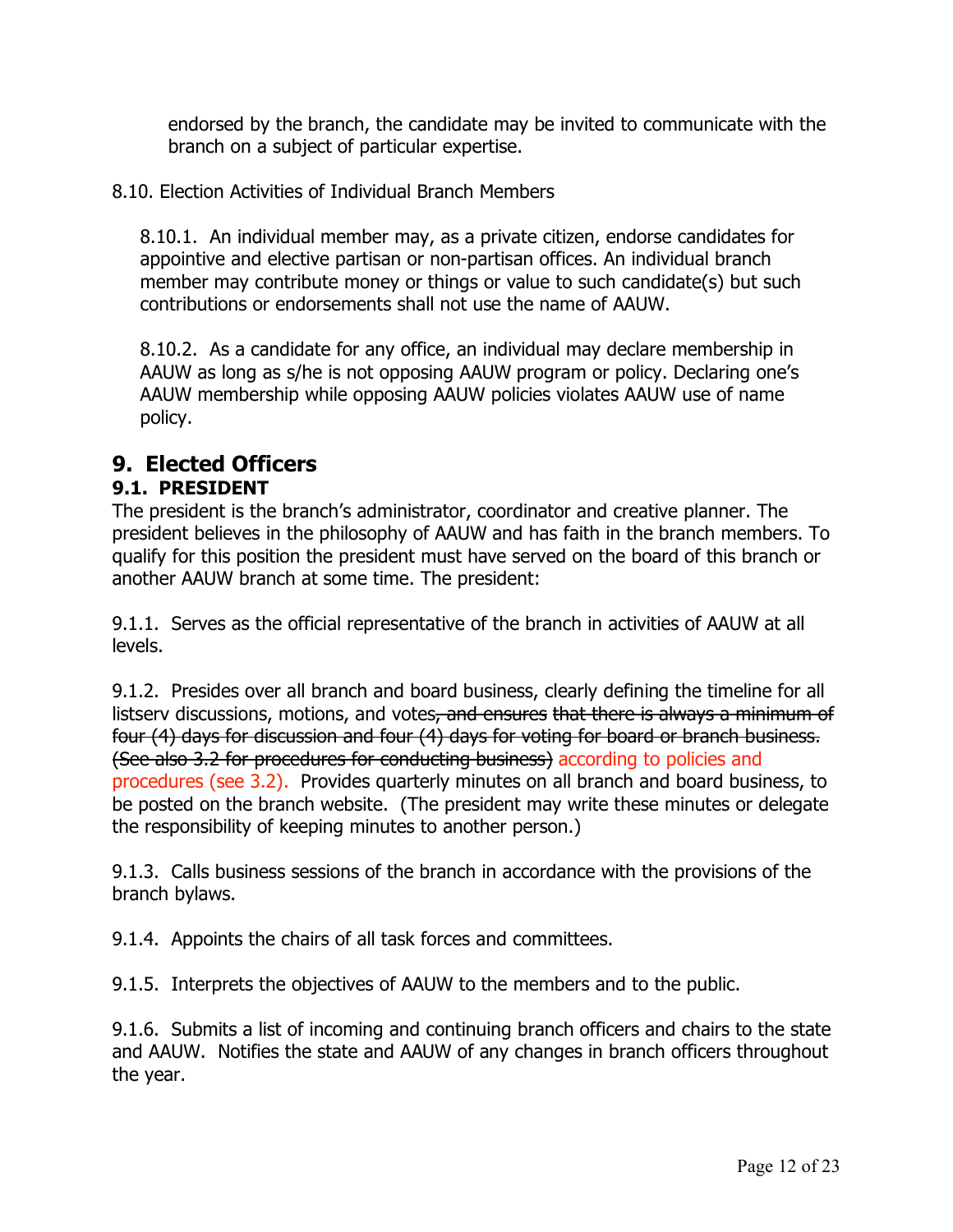9.1.7. Reviews web update procedures with communications chair to correct any postings by others.

9.1.8. Ensures that all AAUW or AAUW CA deadlines are met. Submits the documentation required in the event of any AAUW or state branch recognition program.

9.1.9. Ensures that the branch bylaws are in conformity with the AAUW bylaws after each AAUW annual meeting and with the state bylaws after each state annual meeting.

9.1.10. Serves as an ex-officio member of all committees except the nominating committee.

9.1.11. Attends state conventions and other meetings to the extent possible and reports on these conventions and meetings to branch members.

9.1.12. Creates a harmonious climate for cooperative interrelationships among board members.

9.1.13. Encourages member participation in branch activities via direct communications at least quarterly. [check with Sheli that I have the correct wording]

9.1.14. Knows and implements business-like procedures and processes.

9.1.15. Assists with updating this job description and any procedures with which s/he has had experience.

[See also sample job description at www.aauw.org and the applicable Tool Kit.]

#### **9.2. TREASURER**

9.2.1. Submits a proposed budget to the board for its review and approval no later than September

9.2.2. Receives all monies due the branch via AAUW's Member Payment Plan, PayPal or postal mailing of a check written to our branch or AAUW Funds etc.

9.2.3. Keeps an accurate set of financial records. Manages the branch's bank accounts. Keeps separate bank accounts and records for the branch general account, the AAUW Funds, and any other accounts required by the IRS to be kept separate.

9.2.4. Pays all bills provided for in the budget or verified by the president.

9.2.5. Works with the membership chair and communications chair to handle the dues of new members, as described in the detailed procedure in the membership chair's duties (see 9.4.2.).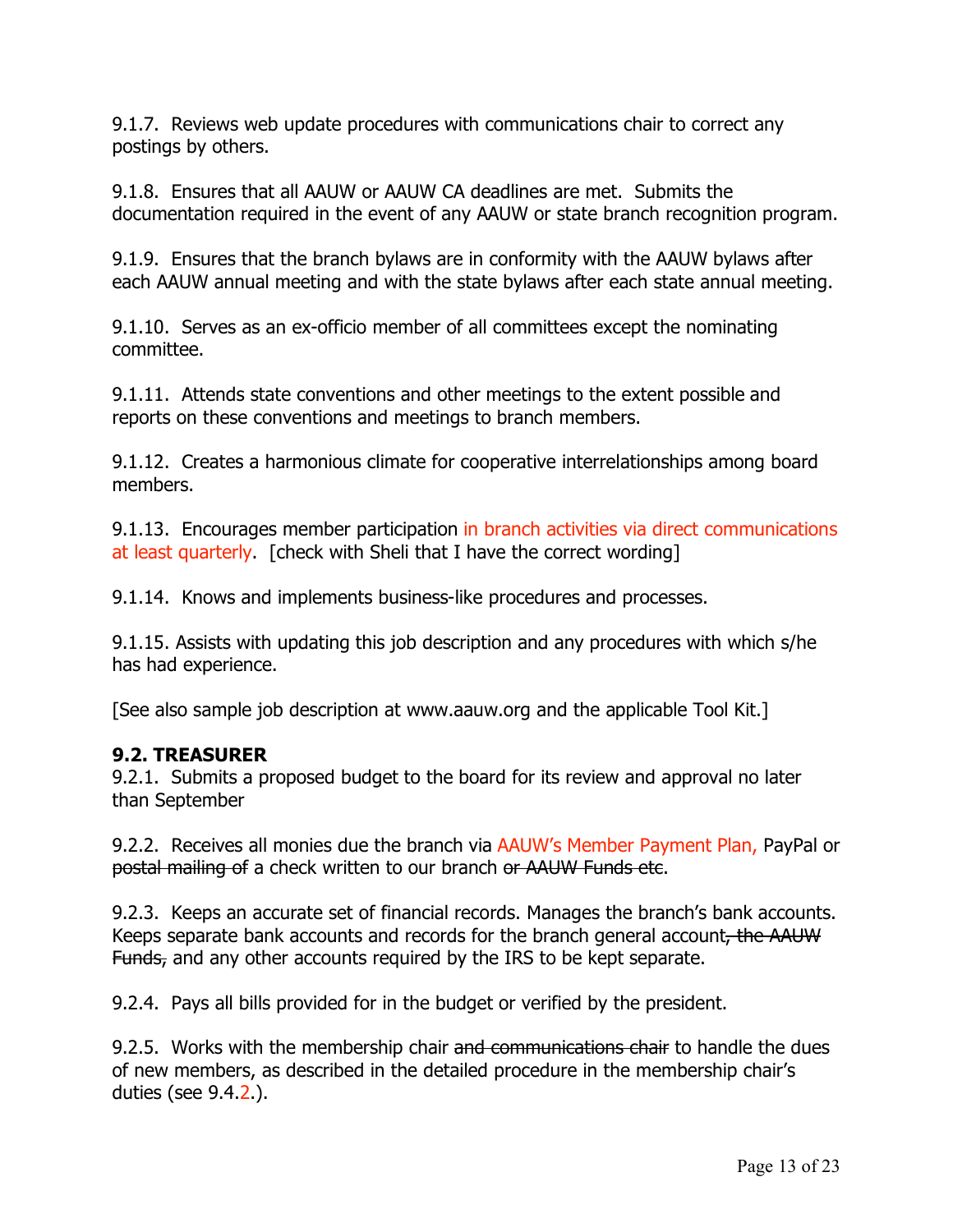9.2.6. Presents the board with quarterly financial reports within two (2) weeks of the close of each quarter, which shall then be posted on the branch website.

9.2.7. Retains all branch financial records for a period of seven (7) years or in accordance with IRS regulations.

9.2.8. Ensures that the branch financial records are reviewed annually.

9.2.9. Pays premiums for insurance policies on or before renewal dates.

9.2.10. Assists with updating this job description and any procedures with which s/he has had experience.

9.2.11. Purchases president's gift and delivers it before the end of the fiscal year.

9.2.12. Performs other duties as requested by the president or the board.

[See also sample job description at www.aauw.org and the applicable Tool Kit.]

#### **9.3. PROGRAM VICE PRESIDENT**

9.3.1. Chairs the program committee, which is made up of program VP, membership VP, AAUW Funds VP and any other members deemed necessary. As chair:

a. Coordinates and facilitates committee members' activities and communication.

9.3.1. Presents branch program plan to board. Coordinates branch programs that promote AAUW's mission to advance equity for women and girls, incorporating AAUW and AAUW CA program priorities. Manages branch program listserv discussions according to the following procedures:

9.3.1.1. Announces each new program on the branch listserv one week before the program begins, offering members the opportunity to opt in.

9.3.1.2. Manages the program listserv subscriptions, adding/deleting members according to their wishes.

9.3.1.3. Begins each program discussion with a welcome that introduces guest speakers (if any), and a list of participants.

9.3.1.4. Moderates the discussion or assigns a moderator. Allows the discussion to last as many days/weeks as the participants' interest carries it, but intervenes as necessary to keep the discussion pertinent to the topic and to remind participants that personal messages should be sent privately, not via the listserv.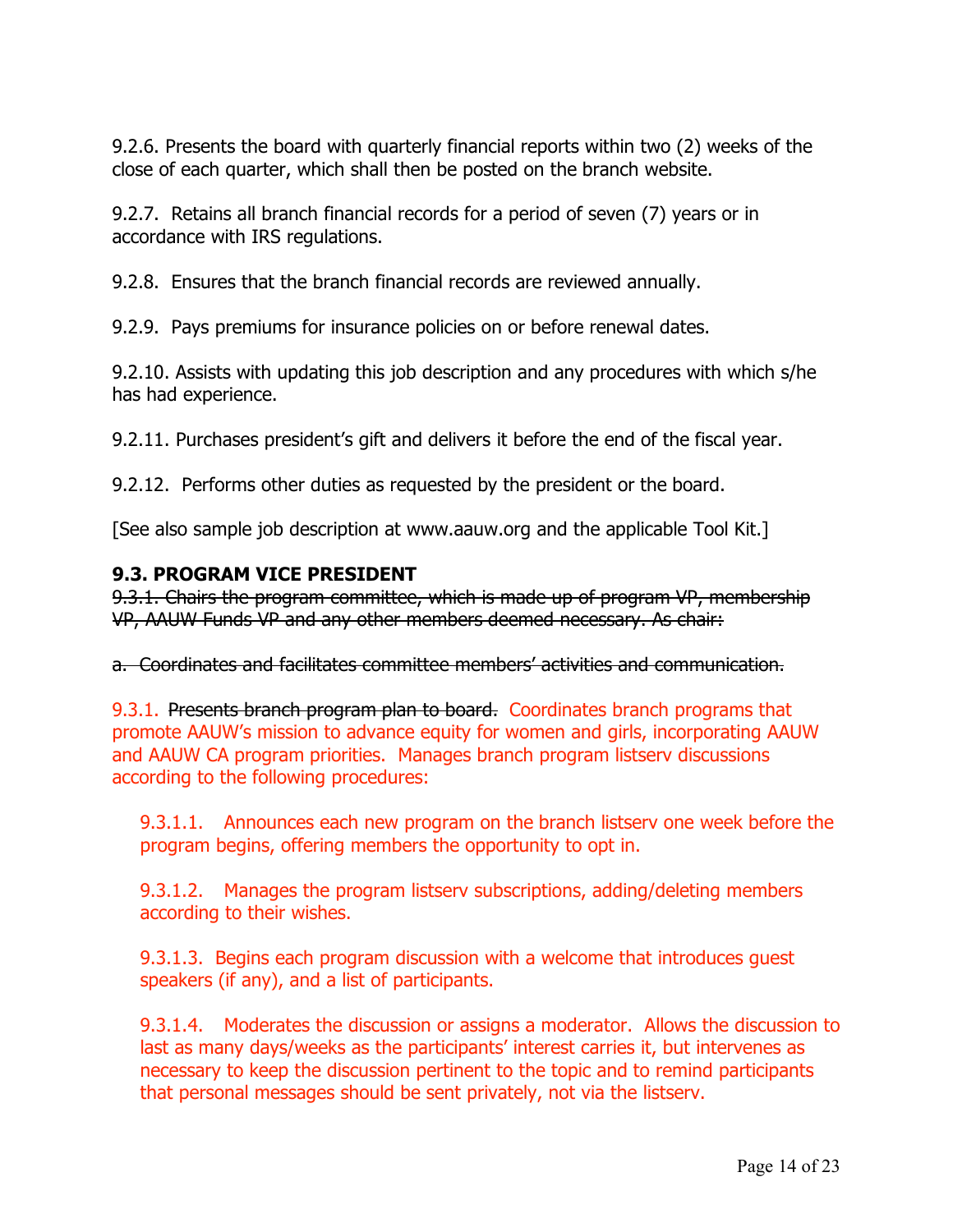9.3.1.5. At the end of the program, sends communication chair updates for the historical record of program activities on the website.

- d. Serves on the communications committee.
- e. Submits a report to the president at the end of the year with recommendations for the coming year.

9.3.2. Contributes articles to the branch blog and, when appropriate, the president's News Notes.

- 9.3.3. Presides over the branch and acts as president in the absence of the president.
- 9.3.2. Program committee duties:
- a. Creates a calendar of branch programs (discussions on the branch listserv, blog, or other electronic forum) that fulfill AAUW's mission to promote equity for all women and girls, incorporating AAUW and state program themes and priorities.
- b. Delegates responsibilities for each program, including but not limited to: research, blog and website postings, and outreach.

[See also sample job description at www.aauw.org and the applicable Tool Kit.]

#### **9.4. MEMBERSHIP VICE PRESIDENT**

9.4.1. Chairs the membership committee, made up of the membership VP, president, program VP, and any others deemed necessary. As chair:

a. Coordinates and facilitates committee members' activities and communication.

b. Serves on the finance committee, program committee and communication committee

9.4.1. Works with the communications chair and treasurer to keep the membership directory database current and accurate; ensures that branch records match AAUW membership records; and works with AAUW staff to correct errors.

9.4.2. Uses the following procedure, working with the treasurer and communications chair, to welcome new members:

9.4.2.1. Treasurer receives check in mail or notification of payment received by PayPal.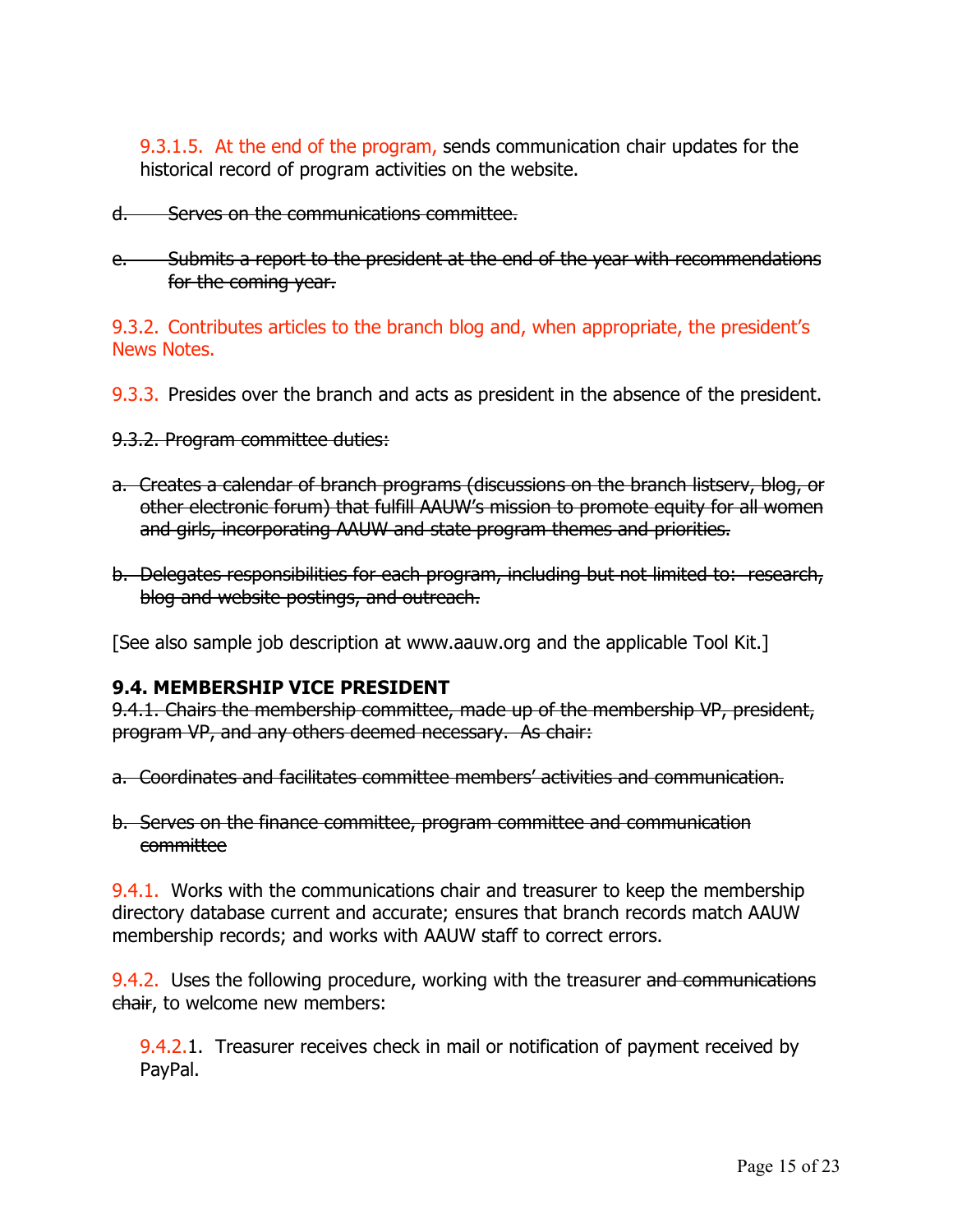9.4.2.2. Treasurer acknowledges payment with welcome email to member, and forwards info to membership vice president and communications chair.

9.4.2.3. Membership chair VP fills out and forwards the Additional Dues Remittal form to Treasurer. (Download ADR from aauw.org, complete and return as an email attachment).

9.4.2.3. Treasurer mails completes the ADR (Additional Dues Remittal) with and sends appropriate dues payments to AAUW and state.

9.4.2.4. Communications chair Membership VP subscribes the new member to the branch listserv contacts the new member, provides ID and password to the Members Only section of the branch website and explains how the branch listserv and website work.

9.4.2.5. Membership chair VP welcomes sends the new member a Word document welcome message with information about how the branch operates and the password to the Members Only section of the website. and encourages him/her to join Facebook to enhance social interaction with other branch members: http://docs.google.com/View?docid=ddzhjigr\_41fmk9jr.

9.4.2.6. Once the new member is subscribed to the branch listserv, membership chair VP emails the branch president, introducing so the new member may be introduced in the president's next News Notes. Introductory listsery messages may be delayed for up to one month to allow multiple introductions at one time.

9.4.3. Notifies other branches when members transfer.

9.4.2. Membership committee duties:

9.4.4. Initiates and coordinates branch recruitment and retention efforts.

9.4.5. Sends out dues renewal to members between March 1 and June 15 of each year.

9.4.6. Coordinates branch gathering at the annual biennial state convention.

9.4.7. Maintains accurate database record of branch members' information by contacting members for missing or outdated information.

9.4.8. When emails bounce are returned undelivered, telephones contacts the member by telephone to get current email address.

[See also sample job description and the applicable Tool Kit at www.aauw.org and the state website.]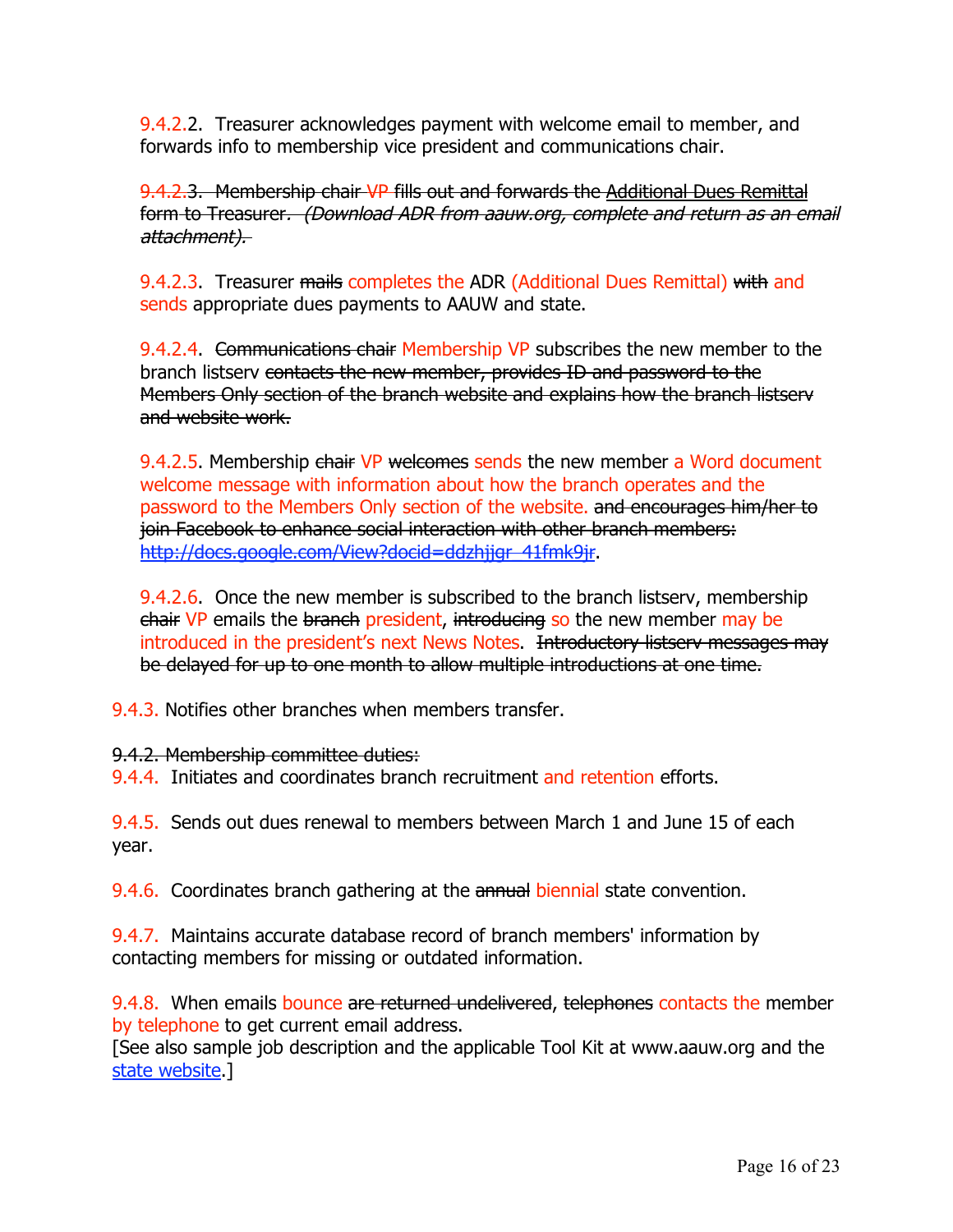### **9.5. AAUW FUNDS VICE PRESIDENT**

9.5.1. Chairs AAUW Funds committee, made up of AAUW Funds VP, president, and any others deemed necessary. As chair:

- a. Oversees AAUW Funds finances. Keeps accurate records of all money contributed by branch members to AAUW Funds.
- b. Works with the treasurer to ensure all contributions are sent in by the appropriate deadlines.
- c. Thanks all donors by recognizing them on the website and/or by sending them personal notes.
- d. Serves on the Program committee.

9.5.2. AAUW Funds committee duties:

9.5.1. Educates the branch about the programs of the AAUW Funds and Legal Advocacy Fund, using the branch website, News Notes articles listsery, and the branch blog.

9.5.2. Plans and coordinates fund raising activities for the AAUW Funds and Legal Advocacy Fund.

9.5.3. Recommends to the board where AAUW Funds contributions should be designated.

9.5.4. Recommends to the board any named gift honorees.

9.5.5. Oversees AAUW Funds finances. Keeps accurate records of all AAUW Funds donations contributed directly to the branch, and encourages members to report to the branch AAUW Funds VP any donation made through the national website or at other events, in order to track donations and ensure recognition.

9.5.6. Works with the treasurer to ensure all contributions are sent in by the appropriate deadlines.

9.5.7. Thanks all donors by recognizing them in branch News Notes and/or by sending them personal notes.

 [See also sample job description and the applicable Tool Kit at www.aauw.org and the state website.]

# **10. Appointed Officers**

## **10.1. COMMUNICATIONS CHAIR**

The communications chair is responsible for the overall technology and communications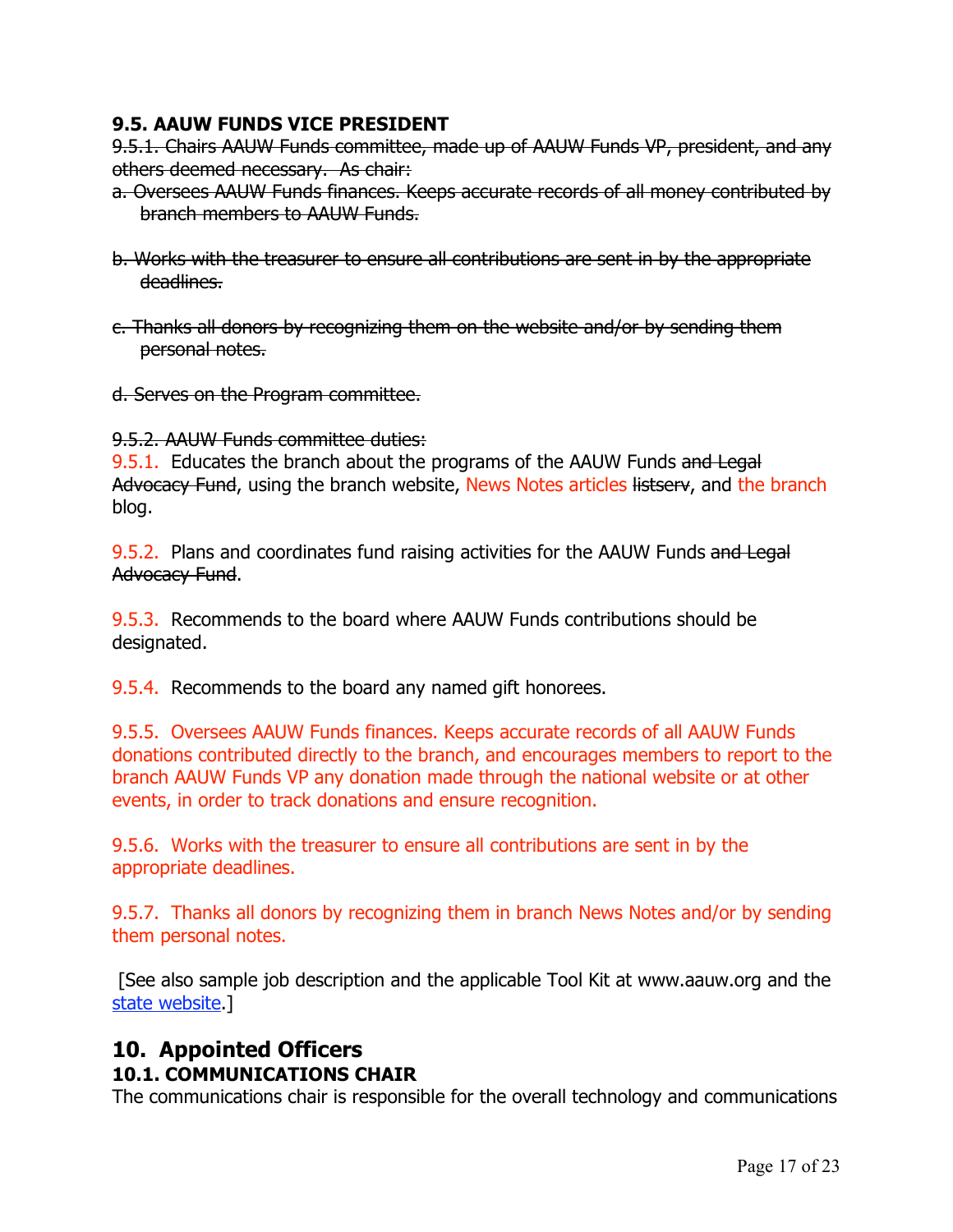strategy to support the operations of the branch, and to maintain the website, branch listservs, and membership database in a way that enhances visibility of AAUW's mission and branch programs. The communications chair:

10.1.1. Recommends specific technology and communications solutions to the board for their approval.

10.1.2. Maintains the branch communications plan and is responsible for the corresponding communications budget.

10.1.3. Assists the treasurer and membership VP in adding new members to the membership database and subscribing them to the branch listserv (See 9.4.1.d).

10.1.3. Ensures that branch officers' submissions for updates to the website are handled promptly.

10.1.4. Acts as the web manager for our the branch website at www.aauwcaonline.org. This includes maintaining historical records of branch activities, listing board officers, committee members, AAUW Funds honorees, etc.

10.1.5. Acts as a mentor to other branch members, particularly board members, on the use of implemented solutions and other technology to improve the efficiency and effectiveness of the branch.

10.1.6. Maintains a Technical Administration Document filed with the president that includes specific information needed to administer all implemented technology solutions. Ensures that the president has current record of all website and listserv administrative passwords, as well as domain management contact information.

10.1.8. Chairs a Communications Committee when needed and delegates the above tasks to the committee members as needed.

10.1.7. Assists with updating this job description and any procedures with which s/he has had experience.

10.1.8. Performs other duties requested by the president or the board.

[See also sample job description and the applicable Tool Kit at www.aauw.org and the state website.]

## **10.2. NOMINATING COMMITTEE**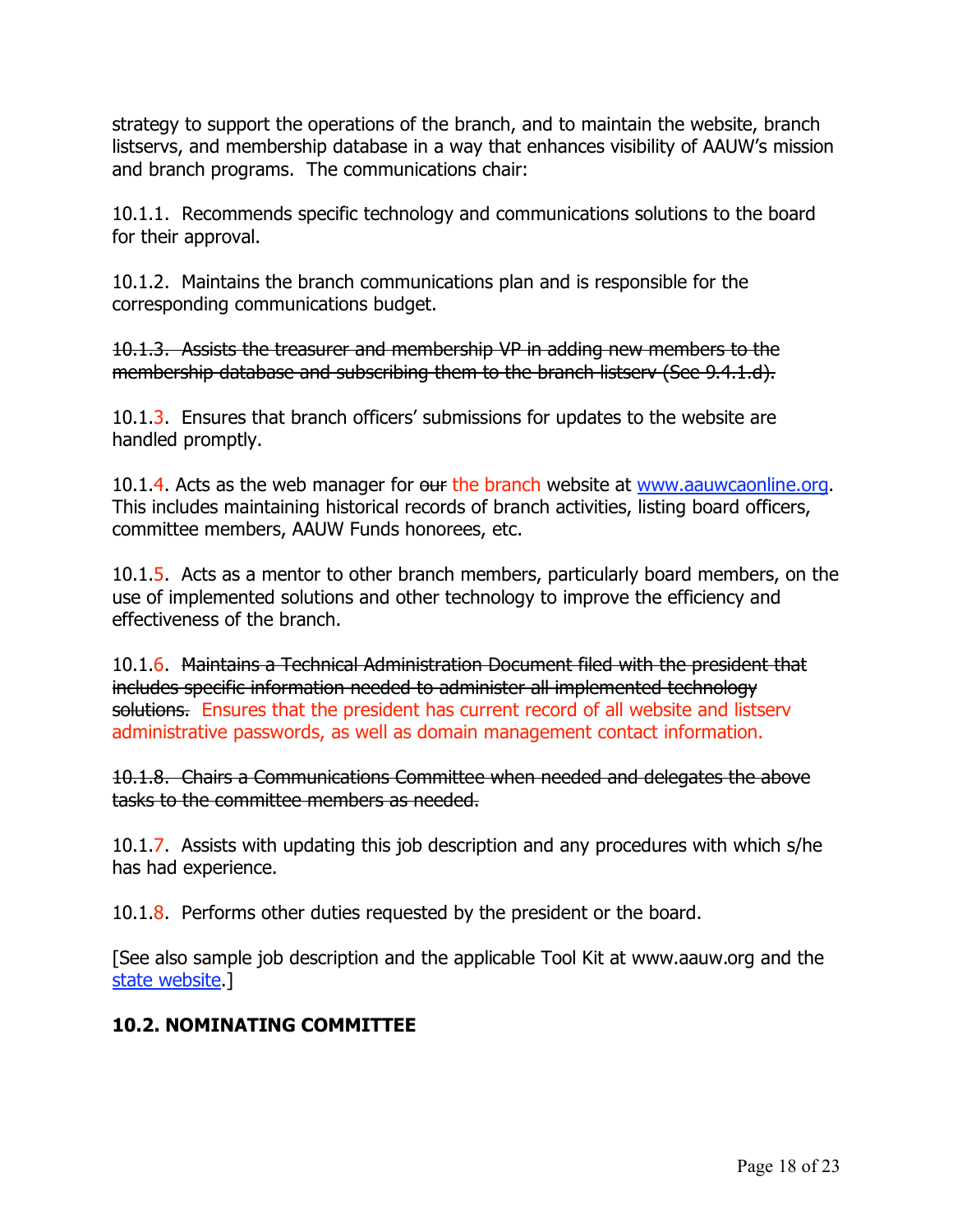10.2.1. **Composition**: A minimum of two members, one of whom shall be a board member, up to a maximum of 5 members, appointed as described in section 3.6 (above) and Article V of the bylaws.

10.2.2. **Selection of the Chair**: The board member on the committee is the chair. If there is more than one board member on the committee, the president names the chair from among them.

10.2.3. **Term of service**: One year (from the time of appointment until branch elections), and not more than 2 consecutive years.

#### 10.2.4. **Desirable qualifications:**

10.2.4.1. Branch member for at least two years 10.2.4.2. Active in the branch for at least the past two years, preferably serving on the board.

#### 10.2.5. **Duties of the Chair**

10.2.5.1. Chair business sessions of the committee.

10.2.5.2. Emphasize confidentiality.

10.2.5.3. Instruct the committee on the elected positions to be filled and the qualifications desired for each office.

10.2.5.4. Set deadline for completing the slate.

10.2.5.5. Keep in close touch with committee members.

10.2.5.6. Send the slate to the president, allowing enough time for it to be presented to the branch as stated in the branch bylaws.

10.2.5.7. See that all written items in the hands of committee members about members' qualifications and personalities are discarded as soon as the committee finishes its work.

10.2.5.8. Submit a final report to the president with suggestions for the coming year.

## 10.2.6. **Duties of the Committee**

10.2.6.1. Become familiar with the duties of the elected positions for which they are selecting candidates: president, treasurer, program VP, membership VP, and AAUW Funds VP.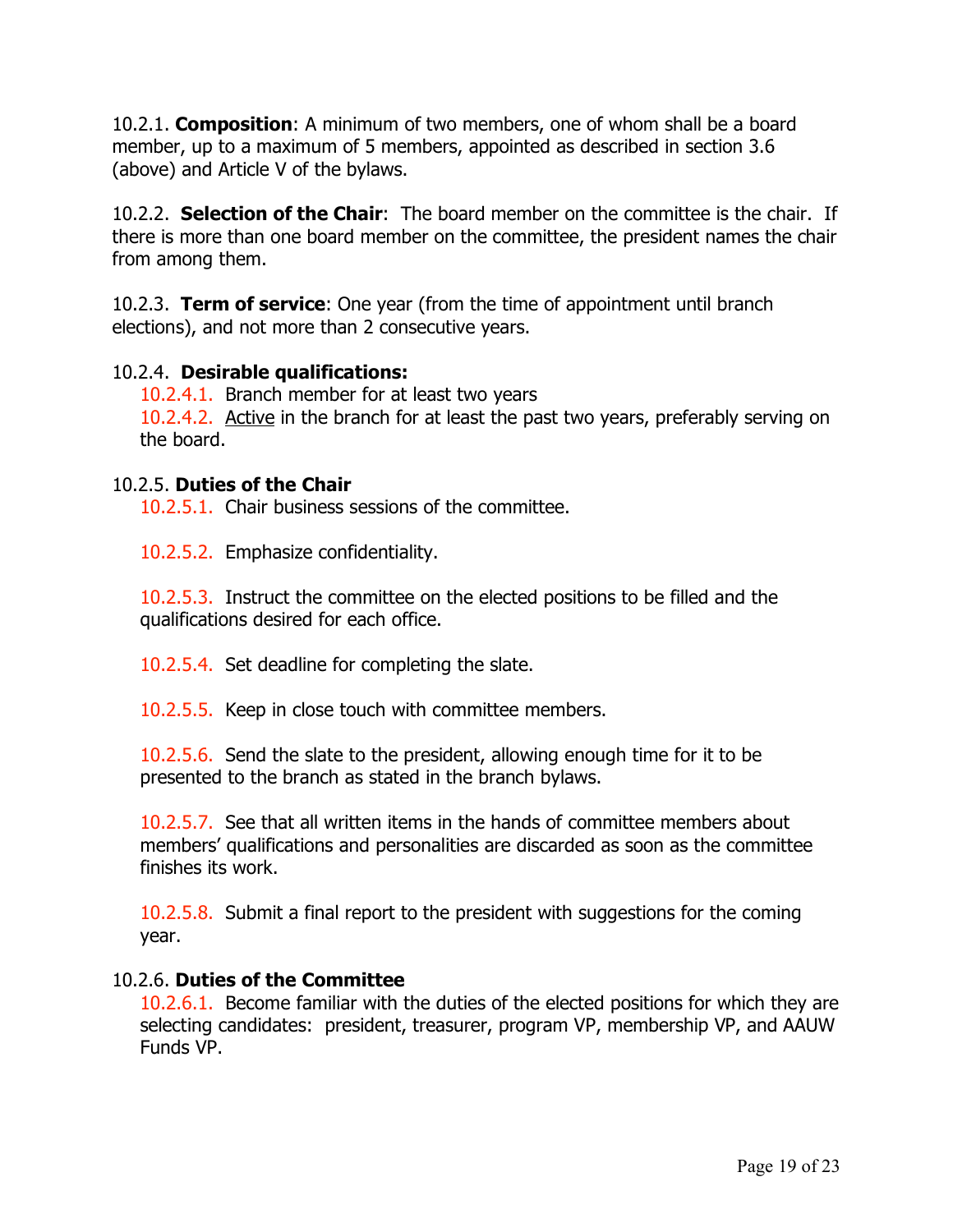10.2.6.2. In considering candidates for branch president, candidates must have served on the board of this branch or some other AAUW branch at some time. Other officers are required to have been branch members for at least one year.

10.2.6.3. Respect the confidentiality of the committee work.

\_\_\_\_\_\_\_\_\_\_\_\_\_\_\_\_\_\_\_\_\_\_\_\_\_\_\_\_\_\_\_\_\_\_\_\_\_\_\_\_\_\_\_\_\_\_\_\_\_\_\_\_\_\_\_

[See also sample job description and the applicable Tool Kit at www.aauw.org and the state website.]

Date Last Amended: March 18, 2012 [Month/Day] 2013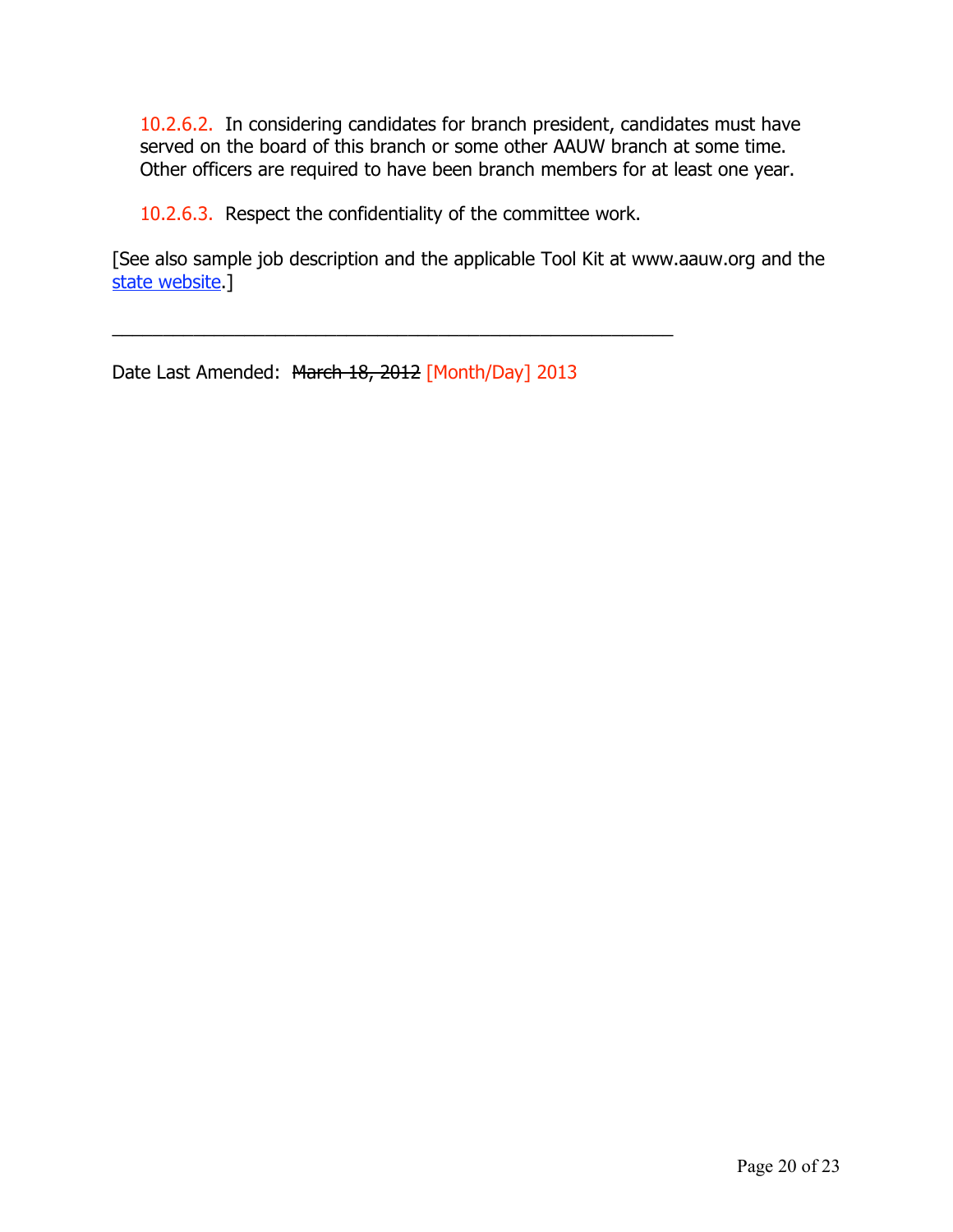#### Addendum 2 **Record of California Online Branch 2013 Election**

On April 8, 2013, President Sheli Ryan presented the slate of nominees from the nominating committee (Sheli Ryan and Sandy Kirkpatrick):

President: Harriet Tower Treasurer: Donna Mertens Membership VP: Ruth Currie AAUW Funds VP: Alice Labay Program VP: Krys Wulff

Nominations were closed on April 24, and the president called for voting to begin.

Voting closed on April 28, with 22 members voting unanimously in favor of all candidates.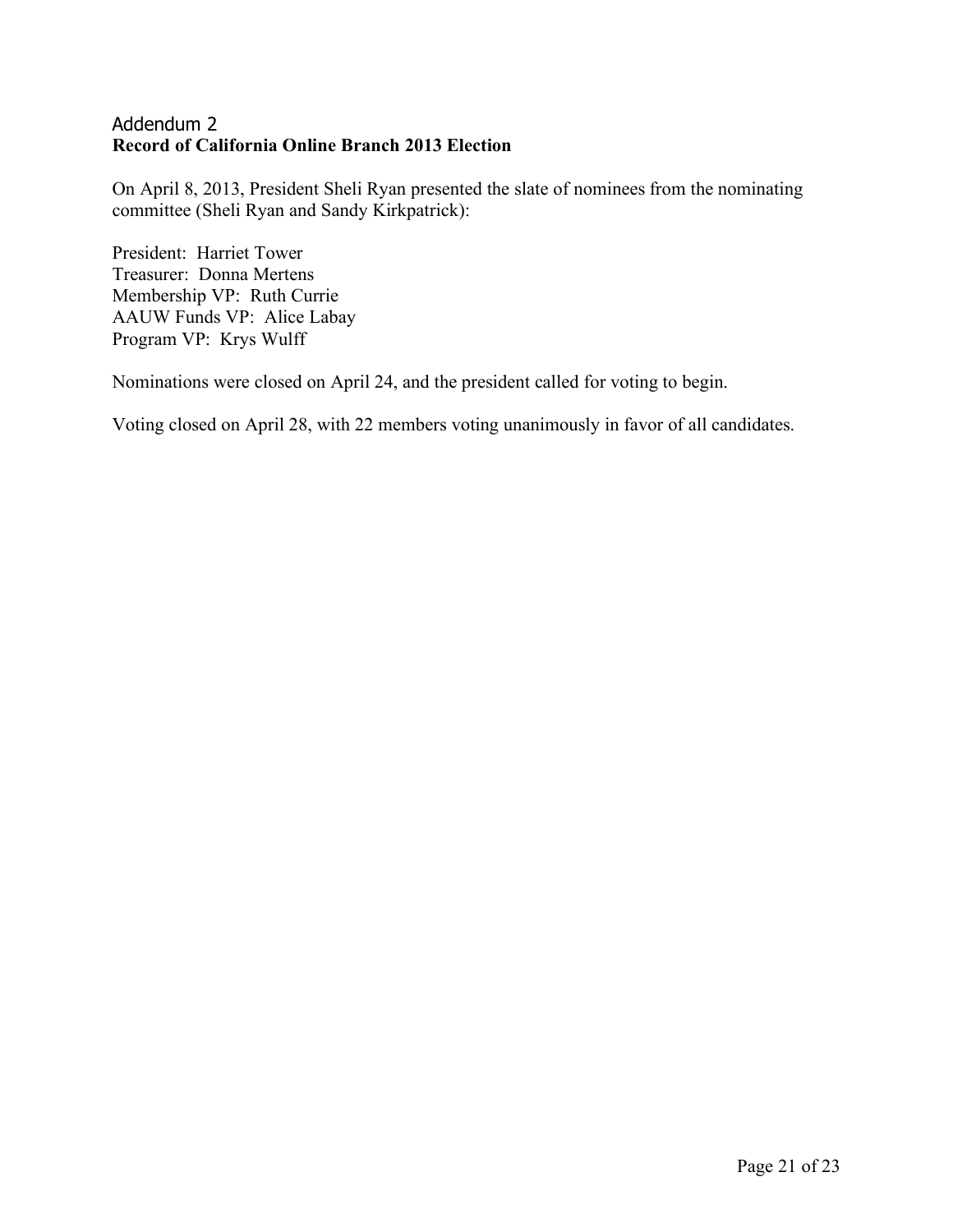Adenndum 3 AAUW CA Online Branch Program Survey In a nutshell: 20 respondents

- *1. What frequency of programs do you prefer? 72.2% prefer Every other month 22.2% prefer Quarterly 5.6% prefer monthly*
- 2. Which mission-based programs interest you. Check all that apply.

| <b>Equity Issue for women and girls: 95.0%</b> |     |
|------------------------------------------------|-----|
| Public policy/advocacy:                        | 70% |
| International issues:                          | 60% |
| AAUW research related                          | 50% |
| <b>AAUW</b> Funds related                      | 40% |
|                                                |     |

*3. Does the current program delivery system through the listserve meet your needs?*

#### *Yes: 78.9 %*

*No: 21.1%*

*Comments: 5 responses to share: -Read the discussion after the fact, rather than while they are going on. It is hard to follow the threads. – Programs have been informative and engaging. – I don't know the remedy, but others might. - The programs this year have been exceptional, especially the Invisible War. – Wish there were a way to make participation by myself and others more immediate, The listserv is much better than the original system used when the online branch first started.*

*4. What other modes of program delivery would you like the board to consider? ( Note: some \$ investment by members may be required)*

#### *Webinars: 100%*

#### *Conference calls: 0%*

*Other suggestions: 5 responses to share: -I would still listen to the webinar not live. Those who want to ask questions could listen live. - I prefer the listserv method because it is free AND convenient—no scheduling involved. Webinars can be archived and visited later, but if the idea is participation, listservs are still the best option. – Google circles – I like the listserv the best. It allows time to think. – Skype: the internet version is free. There is a charge for the version that uses phone lines. Not sure how it would work for a program, but it might be worth a try. It would be nice to see members' faces.* 

*5. Please give us your program ideas for the coming year. ( only 10 responded)most salient:*